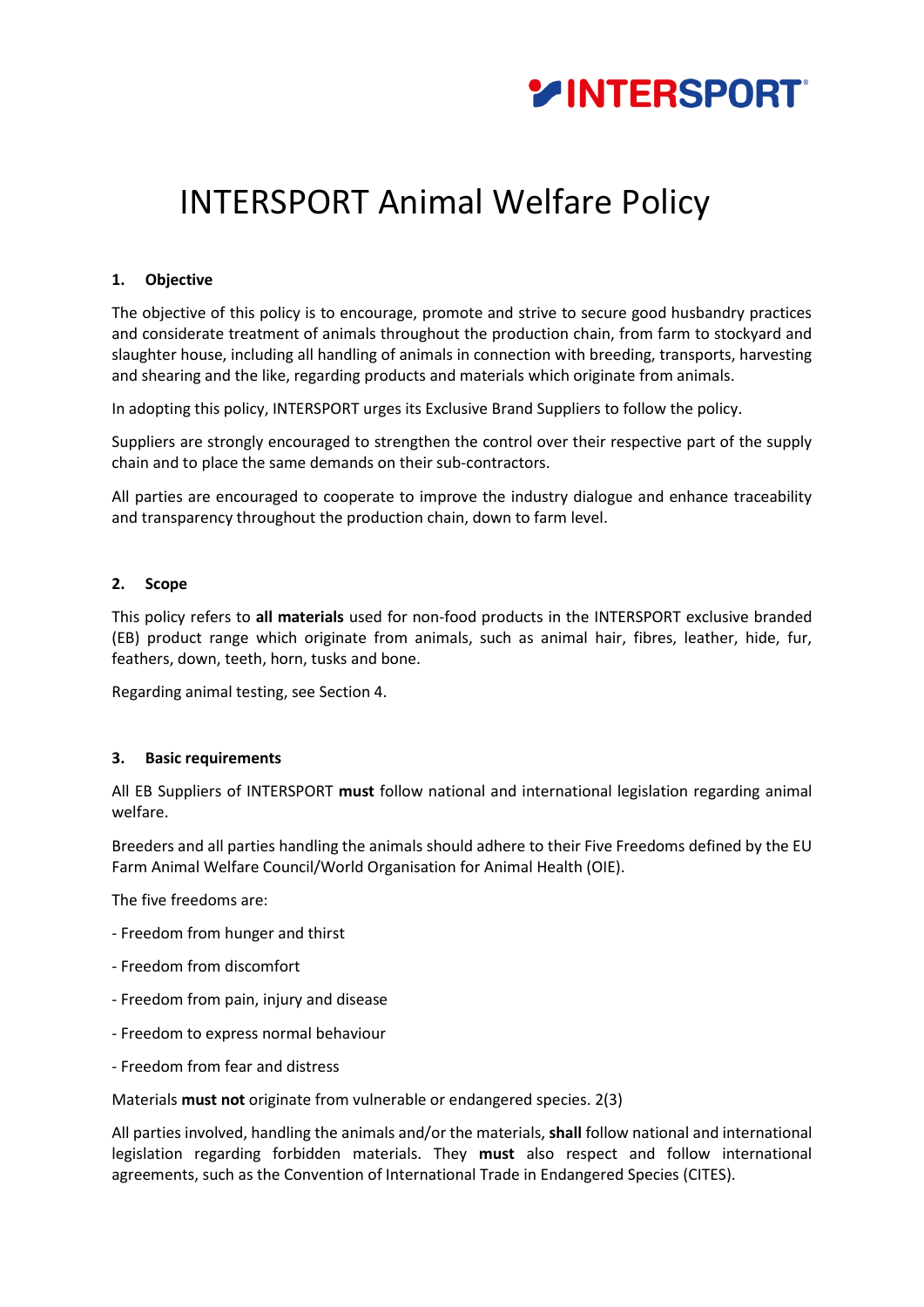

All suppliers are **urged** to provide as detailed information as possible regarding the origin of the materials.

In addition, the following material specific requirements are placed on suppliers:

## 3.1 Animal Hair & Wool

Only hair from living and domesticated animals is allowed, including but not limited to sheep, goat, alpaca, lama, camel, cow, buffalo, yak, horse and pig.

Hair and wool **must not** originate from animals that have been handled, harvested or sheared in a way that harmed the animals.

## 3.1.1 Mulesing

Wool **must not** originate from sheep that have been subject to mulesing or from farms which practice mulesing.

## 3.2 Down and feathers

Down and feathers **must** originate from slaughtered birds bred for meat production. Down and feathers **must not** originate from farms practicing live plucking or force feeding.

## 3.3 Leather/skin

Leather and skin **must** originate from animals bred for meat production. Leather or skin **must not**  originate from aborted animals, including but not limited to astrakhan, broadtail, krimmer, karakul, Persian lamb, slink or swakara.

# **4. Animal testing**

Hygiene products **must not** be tested on animals, either during production or as finished products. 3(3)

#### **5. Additional requirements**

#### 5.1 Cage breeding

Animal hair or fur **must not** originate from animals reared in cages for their hair, skin, leather or fur, including but not limited to rabbit, mink, raccoon, marten, fox, squirrel, sable, chinchilla or ferret.

#### 5.2 Fur

Fur is **not allowed** in any of our EB products [in accordance with the Fur Free Alliance Retailer Program]. This does not include fleece, sheepskin or leather with its hair attached to the skin, typically used as leather, or synthetic fur.